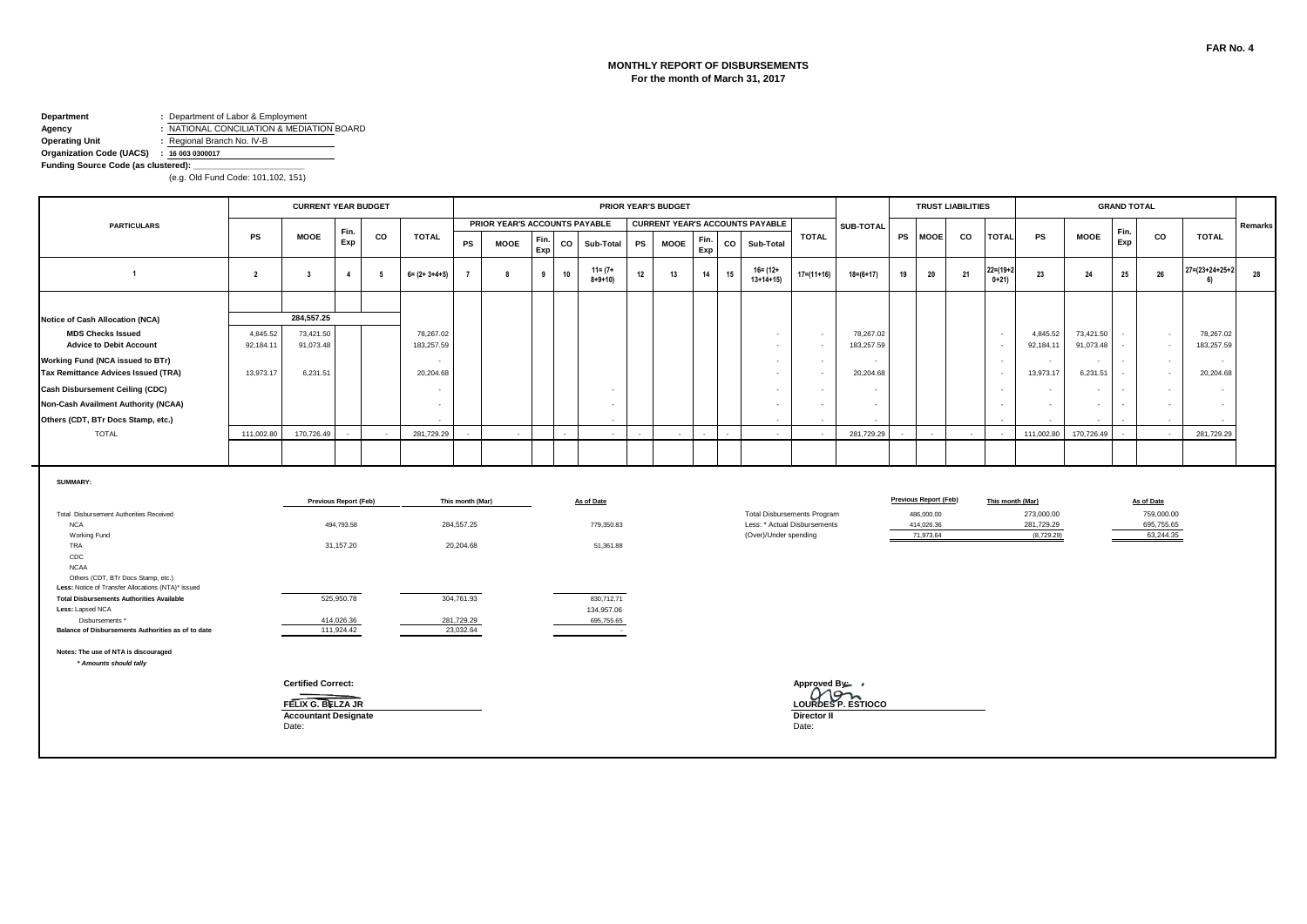## **MONTHLY REPORT OF DISBURSEMENTS For the month of June 30, 2017**

### **Department :** Department of Labor & Employment **Agency :** NATIONAL CONCILIATION & MEDIATION BOARD<br> **Operating Unit** : Regional Branch No. IV-B<br> **Operating Unit** : Regional Branch No. IV-B **Operating Unit :** Regional Branch No. IV-B

**Organization Code (UACS) : 16 003 0300017** Funding Source Code (as clustered):

|                                                                                                                                                                                                                                                                                                                                                             |                                                                                        | <b>CURRENT YEAR BUDGET</b> |                                                                                                                |        |                                       | <b>PRIOR YEAR'S BUDGET</b>                                                                |                               |             |    |                                                                                                    |    |             |             |    |                                                                                             |                                      |                         |    |                                                                     | <b>TRUST LIABILITIES</b> |                                                      |                                                                |                         | <b>GRAND TOTAL</b> |                                                          |                         |         |
|-------------------------------------------------------------------------------------------------------------------------------------------------------------------------------------------------------------------------------------------------------------------------------------------------------------------------------------------------------------|----------------------------------------------------------------------------------------|----------------------------|----------------------------------------------------------------------------------------------------------------|--------|---------------------------------------|-------------------------------------------------------------------------------------------|-------------------------------|-------------|----|----------------------------------------------------------------------------------------------------|----|-------------|-------------|----|---------------------------------------------------------------------------------------------|--------------------------------------|-------------------------|----|---------------------------------------------------------------------|--------------------------|------------------------------------------------------|----------------------------------------------------------------|-------------------------|--------------------|----------------------------------------------------------|-------------------------|---------|
| <b>PARTICULARS</b>                                                                                                                                                                                                                                                                                                                                          |                                                                                        |                            |                                                                                                                |        |                                       |                                                                                           | PRIOR YEAR'S ACCOUNTS PAYABLE |             |    |                                                                                                    |    |             |             |    | <b>CURRENT YEAR'S ACCOUNTS PAYABLE</b>                                                      |                                      | SUB-TOTAL               |    |                                                                     |                          |                                                      |                                                                |                         |                    |                                                          |                         | Remarks |
|                                                                                                                                                                                                                                                                                                                                                             | PS                                                                                     | <b>MOOE</b>                | Fin.<br>Exp                                                                                                    | co     | <b>TOTAL</b>                          | PS                                                                                        | <b>MOOE</b>                   | Fin.<br>Exp | co | Sub-Total                                                                                          | PS | <b>MOOE</b> | Fin.<br>Exp | co | Sub-Total                                                                                   | <b>TOTAL</b>                         |                         | PS | <b>MOOE</b>                                                         | co                       | <b>TOTAL</b>                                         | PS                                                             | <b>MOOE</b>             | Fin.<br>Exp        | co                                                       | <b>TOTAL</b>            |         |
| $\overline{1}$                                                                                                                                                                                                                                                                                                                                              | $\overline{2}$                                                                         | $\mathbf{3}$               | $\overline{4}$                                                                                                 | 5      | $6 = (2 + 3 + 4 + 5)$                 | $\overline{7}$                                                                            | 8                             | 9           | 10 | $11 = (7 +$<br>$8 + 9 + 10$                                                                        | 12 | 13          | 14          | 15 | $16 = (12 +$<br>$13+14+15$                                                                  | $17 = (11 + 16)$                     | $18 = (6 + 17)$         | 19 | 20                                                                  | 21                       | $22=(19+)$<br>$0+21)$                                | 23                                                             | 24                      | 25                 | 26                                                       | 27=(23+24+25+2<br>6)    | 28      |
|                                                                                                                                                                                                                                                                                                                                                             |                                                                                        |                            |                                                                                                                |        |                                       |                                                                                           |                               |             |    |                                                                                                    |    |             |             |    |                                                                                             |                                      |                         |    |                                                                     |                          |                                                      |                                                                |                         |                    |                                                          |                         |         |
| <b>Notice of Cash Allocation (NCA)</b>                                                                                                                                                                                                                                                                                                                      |                                                                                        | 243,566.55                 |                                                                                                                |        |                                       |                                                                                           |                               |             |    |                                                                                                    |    |             |             |    |                                                                                             |                                      |                         |    |                                                                     |                          |                                                      |                                                                |                         |                    |                                                          |                         |         |
| <b>MDS Checks Issued</b><br><b>Advice to Debit Account</b>                                                                                                                                                                                                                                                                                                  | 4,845.52<br>95,475.03                                                                  | 62,815.20<br>187,381.39    |                                                                                                                |        | 67,660.72<br>282,856.42               |                                                                                           |                               |             |    |                                                                                                    |    |             |             |    | $\sim$<br>٠                                                                                 | $\sim$<br>$\sim$                     | 67,660.72<br>282,856.42 |    |                                                                     |                          | $\overline{\phantom{a}}$<br>$\overline{\phantom{a}}$ | 4,845.52<br>95,475.03                                          | 62,815.20<br>187,381.39 |                    | $\sim$<br>$\sim$                                         | 67,660.72<br>282,856.42 |         |
| Working Fund (NCA issued to BTr)                                                                                                                                                                                                                                                                                                                            |                                                                                        |                            |                                                                                                                |        |                                       |                                                                                           |                               |             |    |                                                                                                    |    |             |             |    | $\sim$                                                                                      | $\sim$                               |                         |    |                                                                     |                          | $\overline{\phantom{a}}$                             | $\sim$                                                         |                         |                    |                                                          |                         |         |
| <b>Tax Remittance Advices Issued (TRA)</b>                                                                                                                                                                                                                                                                                                                  | 13,973.17                                                                              | 12,841.10                  |                                                                                                                |        | $\overline{\phantom{a}}$<br>26,814.27 |                                                                                           |                               |             |    |                                                                                                    |    |             |             |    | $\sim$                                                                                      | $\sim$                               | 26,814.27               |    |                                                                     |                          | $\overline{\phantom{a}}$                             | 13,973.17                                                      | $\sim$<br>12,841.10     |                    | $\sim$<br>$\sim$                                         | 26,814.27               |         |
| <b>Cash Disbursement Ceiling (CDC)</b>                                                                                                                                                                                                                                                                                                                      |                                                                                        |                            |                                                                                                                |        | $\sim$                                |                                                                                           |                               |             |    |                                                                                                    |    |             |             |    | $\sim$                                                                                      |                                      |                         |    |                                                                     |                          | $\sim$                                               | $\sim$                                                         | $\sim$                  | $\sim$             | $\sim$                                                   |                         |         |
| Non-Cash Availment Authority (NCAA)                                                                                                                                                                                                                                                                                                                         |                                                                                        |                            |                                                                                                                |        | $\overline{\phantom{a}}$              |                                                                                           |                               |             |    | $\overline{\phantom{a}}$                                                                           |    |             |             |    | $\sim$                                                                                      |                                      | $\sim$                  |    |                                                                     |                          |                                                      | $\sim$                                                         |                         |                    |                                                          |                         |         |
| Others (CDT, BTr Docs Stamp, etc.)                                                                                                                                                                                                                                                                                                                          |                                                                                        |                            |                                                                                                                |        |                                       |                                                                                           |                               |             |    |                                                                                                    |    |             |             |    |                                                                                             |                                      |                         |    |                                                                     |                          |                                                      |                                                                |                         |                    |                                                          |                         |         |
| <b>TOTAL</b>                                                                                                                                                                                                                                                                                                                                                | 114,293.72                                                                             | 263,037.69                 |                                                                                                                | $\sim$ | 377.331.41                            | $\sim$                                                                                    | $\sim$                        |             |    | $\sim$                                                                                             |    |             |             |    | $\sim$                                                                                      | $\sim$                               | 377.331.41              |    | $\sim$                                                              |                          | $\sim$                                               | 114,293.72                                                     | 263,037.69              |                    | $\sim$                                                   | 377,331.41              |         |
|                                                                                                                                                                                                                                                                                                                                                             |                                                                                        |                            |                                                                                                                |        |                                       |                                                                                           |                               |             |    |                                                                                                    |    |             |             |    |                                                                                             |                                      |                         |    |                                                                     |                          |                                                      |                                                                |                         |                    |                                                          |                         |         |
| SUMMARY:<br>Total Disbursement Authorities Received<br><b>NCA</b><br>Working Fund<br>TRA<br>CDC<br><b>NCAA</b><br>Others (CDT, BTr Docs Stamp, etc.)<br>Less: Notice of Transfer Allocations (NTA)* issued<br><b>Total Disbursements Authorities Available</b><br>Less: Lapsed NCA<br>Disbursements '<br>Balance of Disbursements Authorities as of to date |                                                                                        |                            | Previous Report (May)<br>1,382,339.93<br>81,767.23<br>1,464,107.16<br>134,957.06<br>1,218,522.27<br>110,627.83 |        |                                       | This month (June)<br>243,566.55<br>26,814.27<br>270,380.82<br>377,331.41<br>(106, 950.59) |                               |             |    | As of Date<br>1,625,906.48<br>108,581.50<br>1,734,487.98<br>134,957.06<br>1,595,853.68<br>3,677.24 |    |             |             |    | <b>Total Disbursements Program</b><br>Less: * Actual Disbursements<br>(Over)/Under spending |                                      |                         |    | Previous Report (May)<br>1,345,000.00<br>1,218,522.27<br>126,477.73 |                          |                                                      | This month (June)<br>243,000.00<br>377,331.41<br>(134, 331.41) |                         |                    | As of Date<br>1,588,000.00<br>1,595,853.68<br>(7,853.68) |                         |         |
| Notes: The use of NTA is discouraged<br>* Amounts should tally                                                                                                                                                                                                                                                                                              | <b>Certified Correct:</b><br>FELIX G. BELZA JR<br><b>Accountant Designate</b><br>Date: |                            |                                                                                                                |        |                                       |                                                                                           |                               |             |    |                                                                                                    |    |             |             |    |                                                                                             | Approved By:<br>Director II<br>Date: | LOURDES P. ESTIOCO      |    |                                                                     |                          |                                                      |                                                                |                         |                    |                                                          |                         |         |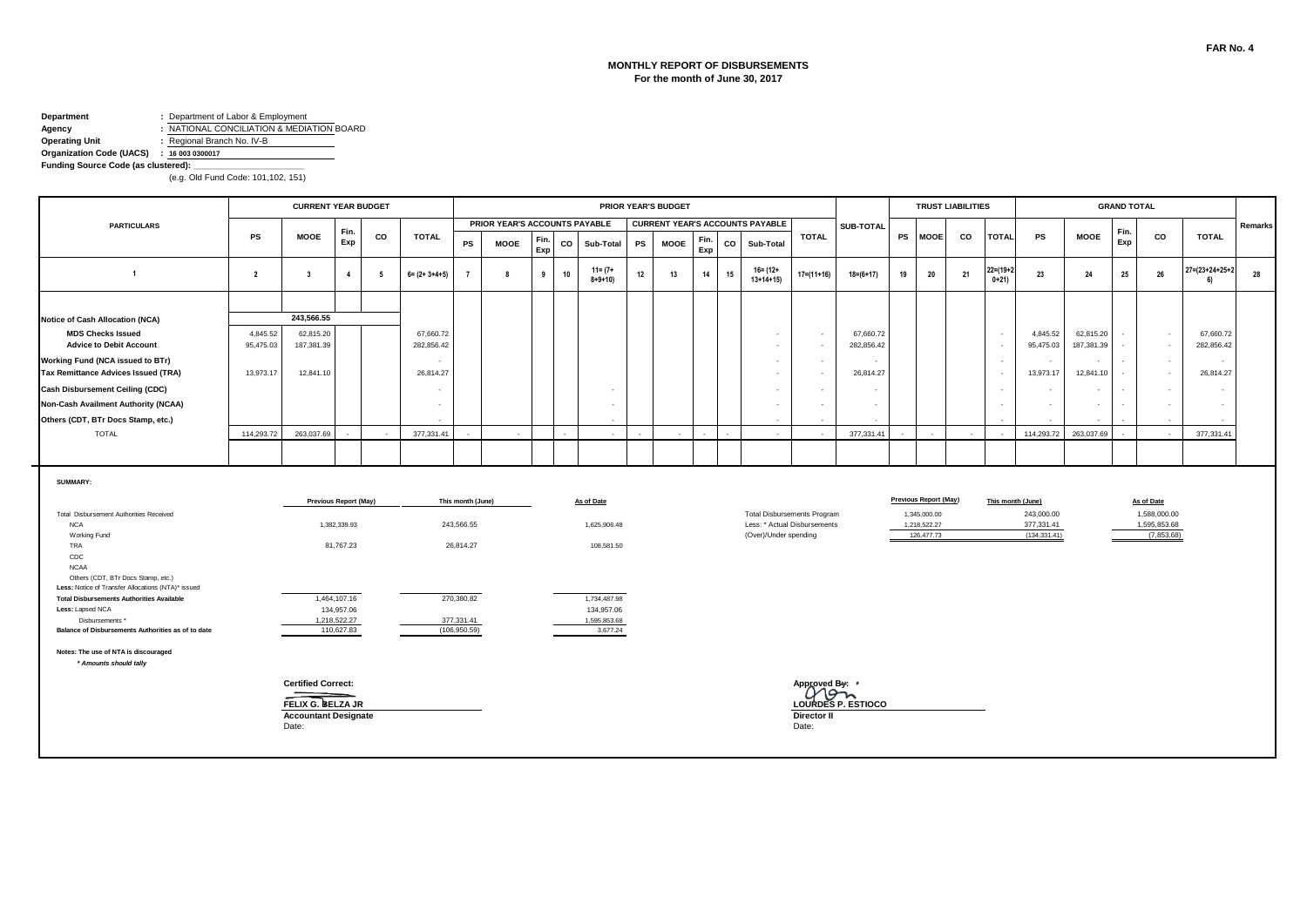## **Department :** Department of Labor & Employment

**Agency :** NATIONAL CONCILIATION & MEDIATION BOARD

**Operating Unit :** Regional Branch No. IV-B

**Organization Code (UACS) : 16 003 0300017**

Funding Source Code (as clustered):

|                                                                                                        |                | <b>CURRENT YEAR BUDGET</b>                     |                        |                                 |                          |                        | PRIOR YEAR'S BUDGET           |             |             |                             |                                     |    |             |             |                |                                                       |                                    |                                       |           |                                                 | <b>TRUST LIABILITIES</b> |                           |                                      |                         | <b>GRAND TOTAL</b> |                            |                          |         |
|--------------------------------------------------------------------------------------------------------|----------------|------------------------------------------------|------------------------|---------------------------------|--------------------------|------------------------|-------------------------------|-------------|-------------|-----------------------------|-------------------------------------|----|-------------|-------------|----------------|-------------------------------------------------------|------------------------------------|---------------------------------------|-----------|-------------------------------------------------|--------------------------|---------------------------|--------------------------------------|-------------------------|--------------------|----------------------------|--------------------------|---------|
| <b>PARTICULARS</b>                                                                                     |                |                                                | Fin.                   |                                 |                          |                        | PRIOR YEAR'S ACCOUNTS PAYABLE |             |             |                             |                                     |    |             |             |                | <b>CURRENT YEAR'S ACCOUNTS PAYABLE</b>                |                                    | SUB-TOTAL                             |           |                                                 |                          |                           |                                      |                         | Fin.               |                            |                          | Remarks |
|                                                                                                        | PS             | <b>MOOE</b>                                    | Exp                    | co                              | <b>TOTAL</b>             | PS                     | <b>MOOE</b>                   | Fin.<br>Exp | $_{\rm co}$ | Sub-Total                   |                                     | PS | <b>MOOE</b> | Fin.<br>Exp | $_{\rm co}$    | Sub-Total                                             | <b>TOTAL</b>                       |                                       | <b>PS</b> | <b>MOOE</b>                                     | CO                       | <b>TOTAL</b>              | PS                                   | <b>MOOE</b>             | Exp                | CO                         | <b>TOTAL</b>             |         |
| $\overline{1}$                                                                                         | $\overline{2}$ | $\overline{\mathbf{3}}$                        | $\Delta$               | 5                               | $6 = (2 + 3 + 4 + 5)$    | $\overline{7}$         | 8                             | 9           | 10          | $11 = (7 +$<br>$8 + 9 + 10$ |                                     | 12 | 13          | 14          | 15             | 16= (12+<br>$13+14+15$                                | $17 = (11 + 16)$                   | $18 = (6 + 17)$                       | 19        | 20                                              | 21                       | $22 = (19 + 2)$<br>$0+21$ | 23                                   | 24                      | 25                 | 26                         | 27=(23+24+25+2<br>-61    | 28      |
|                                                                                                        |                |                                                |                        |                                 |                          |                        |                               |             |             |                             |                                     |    |             |             |                |                                                       |                                    |                                       |           |                                                 |                          |                           |                                      |                         |                    |                            |                          |         |
| <b>Notice of Cash Allocation (NCA)</b>                                                                 |                | 430.274.07                                     |                        |                                 |                          |                        |                               |             |             |                             |                                     |    |             |             |                |                                                       |                                    |                                       |           |                                                 |                          |                           |                                      |                         |                    |                            |                          |         |
| <b>MDS Checks Issued</b><br><b>Advice to Debit Account</b>                                             | 100,320.55     | 25,244.49<br>215,098.72                        |                        | 87.544.64                       | 112,789.13<br>315,419.27 |                        |                               |             |             |                             |                                     |    |             |             |                | $\sim$<br>$\overline{\phantom{a}}$                    | $\sim$<br>$\sim$                   | 112,789.13<br>315,419.27              |           |                                                 |                          | $\sim$<br>$\sim$          | 100,320.55                           | 25,244.49<br>215,098.72 |                    | 87,544.64<br>$\sim$        | 112,789.13<br>315,419.27 |         |
| Working Fund (NCA issued to BTr)<br><b>Tax Remittance Advices Issued (TRA)</b>                         | 13,973.17      | 9,422.78                                       |                        | 4.955.36                        | $\sim$<br>28,351.31      |                        |                               |             |             |                             |                                     |    |             |             |                | $\sim$<br>$\sim$                                      | $\sim$<br>$\overline{\phantom{a}}$ | $\overline{\phantom{a}}$<br>28,351.31 |           |                                                 |                          | $\sim$<br>$\sim$          | $\sim$<br>13,973.17                  | $\sim$<br>9,422.78      | $\blacksquare$     | $\sim$<br>4,955.36         | $\sim$<br>28,351.31      |         |
| <b>Cash Disbursement Ceiling (CDC)</b>                                                                 |                |                                                |                        |                                 |                          |                        |                               |             |             |                             | $\sim$                              |    |             |             |                | $\sim$                                                |                                    | $\sim$                                |           |                                                 |                          | $\sim$                    | $\sim$                               | $\sim$                  |                    | $\sim$                     | ٠                        |         |
| Non-Cash Availment Authority (NCAA)                                                                    |                |                                                |                        |                                 |                          |                        |                               |             |             |                             |                                     |    |             |             |                |                                                       |                                    |                                       |           |                                                 |                          | $\sim$                    |                                      | <b>.</b>                |                    | $\sim$                     |                          |         |
| Others (CDT, BTr Docs Stamp, etc.)                                                                     |                |                                                |                        |                                 |                          |                        |                               |             |             |                             |                                     |    |             |             |                |                                                       |                                    |                                       |           |                                                 |                          |                           |                                      |                         |                    |                            |                          |         |
| <b>TOTAL</b>                                                                                           | 114,293.72     | 249,765.99                                     |                        | 92,500.00                       | 456,559.71               |                        | $\sim$                        |             |             |                             |                                     |    |             |             | $\overline{a}$ | $\overline{\phantom{a}}$                              |                                    | 456,559.71                            |           |                                                 |                          |                           | 114,293.72                           | 249,765.99              |                    | 92,500.00                  | 456,559.71               |         |
|                                                                                                        |                |                                                |                        |                                 |                          |                        |                               |             |             |                             |                                     |    |             |             |                |                                                       |                                    |                                       |           |                                                 |                          |                           |                                      |                         |                    |                            |                          |         |
| <b>SUMMARY:</b>                                                                                        |                |                                                |                        |                                 |                          |                        |                               |             |             |                             |                                     |    |             |             |                |                                                       |                                    |                                       |           |                                                 |                          |                           |                                      |                         |                    |                            |                          |         |
| Total Disbursement Authorities Received                                                                |                |                                                |                        | <b>Previous Report (August)</b> |                          | This month (September) |                               |             |             | As of Date                  |                                     |    |             |             |                | <b>Total Disbursements Program</b>                    |                                    |                                       |           | <b>Previous Report (August)</b><br>2,192,612.00 |                          |                           | This month (September)<br>458,625.38 |                         |                    | As of Date<br>2,789,871.68 |                          |         |
| <b>NCA</b><br>Working Fund                                                                             |                |                                                | 2,189,643.35           |                                 |                          | 430,274.07             |                               |             |             | 2,619,917.42                |                                     |    |             |             |                | Less: * Actual Disbursements<br>(Over)/Under spending |                                    |                                       |           | 2,191,731.91<br>880.09                          |                          |                           | 456,559.71<br>2,065.67               |                         |                    | 2,648,291.62<br>141,580.06 |                          |         |
| TRA<br>CDC<br><b>NCAA</b><br>Others (CDT, BTr Docs Stamp, etc.)                                        |                |                                                | 141,602.95             |                                 |                          | 28,351.31              |                               |             |             | 169,954.26                  |                                     |    |             |             |                |                                                       |                                    |                                       |           |                                                 |                          |                           |                                      |                         |                    |                            |                          |         |
| Less: Notice of Transfer Allocations (NTA)* issued<br><b>Total Disbursements Authorities Available</b> |                |                                                | 2,331,246.30           |                                 |                          | 458,625.38             |                               |             |             | 2,789,871.68                |                                     |    |             |             |                |                                                       |                                    |                                       |           |                                                 |                          |                           |                                      |                         |                    |                            |                          |         |
| Less: Lapsed NCA                                                                                       |                |                                                | 138,634.30             |                                 |                          |                        |                               |             |             | 138,634.30                  |                                     |    |             |             |                |                                                       |                                    |                                       |           |                                                 |                          |                           |                                      |                         |                    |                            |                          |         |
| Disbursements *<br>Balance of Disbursements Authorities as of to date                                  |                |                                                | 2,191,731.91<br>880.09 |                                 |                          | 456,559.71<br>2,065.67 |                               |             |             | 2,648,291.62                | 2,945.76                            |    |             |             |                |                                                       |                                    |                                       |           |                                                 |                          |                           |                                      |                         |                    |                            |                          |         |
| Notes: The use of NTA is discouraged<br>* Amounts should tally                                         |                |                                                |                        |                                 |                          |                        |                               |             |             |                             |                                     |    |             |             |                |                                                       |                                    |                                       |           |                                                 |                          |                           |                                      |                         |                    |                            |                          |         |
|                                                                                                        |                | <b>Certified Correct:</b><br>FELIX G. BELZA JR |                        |                                 |                          |                        |                               |             |             |                             | Approved By: ,<br>LOURDES P ESTIOCO |    |             |             |                |                                                       |                                    |                                       |           |                                                 |                          |                           |                                      |                         |                    |                            |                          |         |
|                                                                                                        |                | <b>Accountant Designate</b><br>Date:           |                        |                                 |                          |                        |                               |             |             |                             |                                     |    |             |             |                |                                                       | Director II<br>Date:               |                                       |           |                                                 |                          |                           |                                      |                         |                    |                            |                          |         |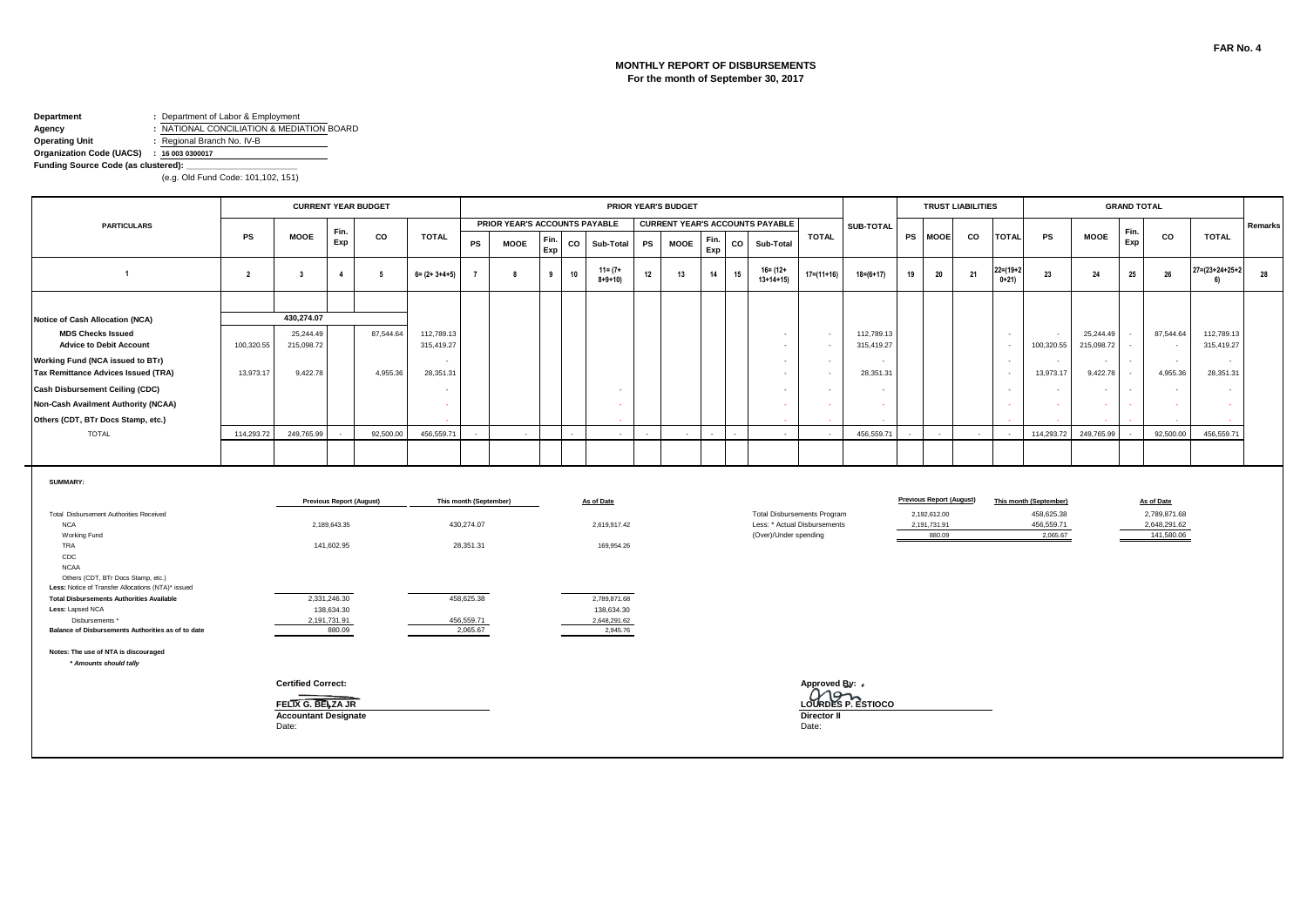# **Department :** Department of Labor & Employment

**Agency :** NATIONAL CONCILIATION & MEDIATION BOARD

**Operating Unit :** Regional Branch No. IV-B

**Organization Code (UACS) : 16 003 0300017**

Funding Source Code (as clustered):

| <b>PARTICULARS</b>                                                                                             |                                                                                        | <b>CURRENT YEAR BUDGET</b>            |                                            |                                    |                         |                                    |                               |             |    |                                            |           | PRIOR YEAR'S BUDGET |             |    |                                                                    |                                      |                          |           |                              | <b>TRUST LIABILITIES</b>                         |                           |                          |                                       | <b>GRAND TOTAL</b> |                                            |                         |         |
|----------------------------------------------------------------------------------------------------------------|----------------------------------------------------------------------------------------|---------------------------------------|--------------------------------------------|------------------------------------|-------------------------|------------------------------------|-------------------------------|-------------|----|--------------------------------------------|-----------|---------------------|-------------|----|--------------------------------------------------------------------|--------------------------------------|--------------------------|-----------|------------------------------|--------------------------------------------------|---------------------------|--------------------------|---------------------------------------|--------------------|--------------------------------------------|-------------------------|---------|
| $\overline{1}$                                                                                                 |                                                                                        |                                       |                                            |                                    |                         |                                    | PRIOR YEAR'S ACCOUNTS PAYABLE |             |    |                                            |           |                     |             |    | <b>CURRENT YEAR'S ACCOUNTS PAYABLE</b>                             |                                      | <b>SUB-TOTAL</b>         |           |                              |                                                  |                           |                          |                                       |                    |                                            |                         | Remarks |
|                                                                                                                | PS                                                                                     | <b>MOOE</b>                           | Fin.<br>Exp                                | CO                                 | <b>TOTAL</b>            | PS                                 | <b>MOOE</b>                   | Fin.<br>Exp | CO | Sub-Total                                  | <b>PS</b> | <b>MOOE</b>         | Fin.<br>Exp | co | Sub-Total                                                          | <b>TOTAL</b>                         |                          | <b>PS</b> | <b>MOOE</b>                  | co                                               | <b>TOTAL</b>              | PS                       | <b>MOOE</b>                           | Fin.<br>Exp        | co                                         | <b>TOTAL</b>            |         |
|                                                                                                                | $\overline{2}$                                                                         | $\overline{\mathbf{3}}$               | $\overline{4}$                             | 5                                  | $6 = (2 + 3 + 4 + 5)$   |                                    | 8                             | 9           | 10 | 11= (7+<br>$8 + 9 + 10$                    | 12        | 13                  | 14          | 15 | $16 = (12 +$<br>$13+14+15$                                         | $17 = (11 + 16)$                     | $18=(6+17)$              | 19        | 20                           | 21                                               | $22 = (19 + 2)$<br>$0+21$ | 23                       | 24                                    | 25                 | 26                                         | 27=(23+24+25+2<br>6)    | 28      |
|                                                                                                                |                                                                                        |                                       |                                            |                                    |                         |                                    |                               |             |    |                                            |           |                     |             |    |                                                                    |                                      |                          |           |                              |                                                  |                           |                          |                                       |                    |                                            |                         |         |
| <b>Notice of Cash Allocation (NCA)</b><br><b>MDS Checks Issued</b><br><b>Advice to Debit Account</b>           | 98,775.09                                                                              | 340.566.55<br>12,440.48<br>219,873.96 |                                            |                                    | 12,440.48<br>318,649.05 |                                    |                               |             |    |                                            |           |                     |             |    | $\sim$<br>$\omega$                                                 | $\sim$<br>$\sim$                     | 12,440.48<br>318,649.05  |           |                              |                                                  | $\sim$<br>$\sim$          | 98,775.09                | 12,440.48<br>219,873.96               | $\sim$             | $\sim$<br>$\sim$                           | 12,440.48<br>318,649.05 |         |
| Working Fund (NCA issued to BTr)<br><b>Tax Remittance Advices Issued (TRA)</b>                                 | 13,973.17                                                                              | 10,190.51                             |                                            |                                    | $\sim$<br>24,163.68     |                                    |                               |             |    |                                            |           |                     |             |    | $\sim$<br>$\sim$                                                   |                                      | $\sim$<br>24,163.68      |           |                              |                                                  | $\sim$<br>$\sim$          | $\sim$<br>13,973.17      | $\overline{\phantom{a}}$<br>10,190.51 | $\sim$             | $\sim$<br>$\sim$                           | $\sim$<br>24,163.68     |         |
| <b>Cash Disbursement Ceiling (CDC)</b><br>Non-Cash Availment Authority (NCAA)                                  |                                                                                        |                                       |                                            |                                    | $\sim$                  |                                    |                               |             |    | $\sim$                                     |           |                     |             |    | $\sim$<br>$\overline{\phantom{a}}$                                 |                                      | $\overline{\phantom{a}}$ |           |                              |                                                  | $\sim$<br>$\sim$          | $\sim$                   | $\sim$                                | $\sim$             | $\sim$                                     | $\sim$                  |         |
| Others (CDT, BTr Docs Stamp, etc.)                                                                             | 112,748.26                                                                             | 242.504.95                            |                                            |                                    | 355,253,21              |                                    |                               |             |    |                                            |           |                     |             |    |                                                                    |                                      | 355,253,21               |           |                              |                                                  |                           | 112,748.26               | 242,504.95                            |                    |                                            | 355.253.21              |         |
| <b>TOTAL</b>                                                                                                   |                                                                                        |                                       |                                            |                                    |                         |                                    |                               |             |    |                                            |           |                     |             |    |                                                                    |                                      |                          |           |                              |                                                  |                           |                          |                                       |                    |                                            |                         |         |
| SUMMARY:                                                                                                       |                                                                                        |                                       |                                            |                                    |                         |                                    |                               |             |    |                                            |           |                     |             |    |                                                                    |                                      |                          |           |                              |                                                  |                           |                          |                                       |                    |                                            |                         |         |
| Total Disbursement Authorities Received<br><b>NCA</b>                                                          |                                                                                        |                                       | 2,619,917.42                               | <b>Previous Report (September)</b> |                         | This month (October)<br>340,566.55 |                               |             |    | As of Date<br>2,960,483.97                 |           |                     |             |    | <b>Total Disbursements Program</b><br>Less: * Actual Disbursements |                                      |                          |           | 2,789,871.68<br>2,648,291.62 | Previous Report (September) This month (October) |                           | 364,730.23<br>355,253.21 |                                       |                    | As of Date<br>3,154,601.91<br>3,003,544.83 |                         |         |
| Working Fund<br>TRA                                                                                            |                                                                                        |                                       | 169,954.26                                 |                                    |                         | 24,163.68                          |                               |             |    | 194,117.94                                 |           |                     |             |    | (Over)/Under spending                                              |                                      |                          |           | 141.580.06                   |                                                  |                           | 9,477.02                 |                                       |                    | 151,057.08                                 |                         |         |
| CDC<br><b>NCAA</b><br>Others (CDT, BTr Docs Stamp, etc.)<br>Less: Notice of Transfer Allocations (NTA)* issued |                                                                                        |                                       |                                            |                                    |                         |                                    |                               |             |    |                                            |           |                     |             |    |                                                                    |                                      |                          |           |                              |                                                  |                           |                          |                                       |                    |                                            |                         |         |
| <b>Total Disbursements Authorities Available</b><br>Less: Lapsed NCA<br>Disbursements *                        |                                                                                        |                                       | 2,789,871.68<br>141,580.06<br>2,648,291.62 |                                    |                         | 364,730.23<br>355,253.21           |                               |             |    | 3,154,601.91<br>141,580.06<br>3,003,544.83 |           |                     |             |    |                                                                    |                                      |                          |           |                              |                                                  |                           |                          |                                       |                    |                                            |                         |         |
| Balance of Disbursements Authorities as of to date                                                             |                                                                                        |                                       | $\sim 100$ km s $^{-1}$                    |                                    |                         | 9.477.02                           |                               |             |    | 9,477.02                                   |           |                     |             |    |                                                                    |                                      |                          |           |                              |                                                  |                           |                          |                                       |                    |                                            |                         |         |
| Notes: The use of NTA is discouraged<br>* Amounts should tally                                                 |                                                                                        |                                       |                                            |                                    |                         |                                    |                               |             |    |                                            |           |                     |             |    |                                                                    |                                      |                          |           |                              |                                                  |                           |                          |                                       |                    |                                            |                         |         |
|                                                                                                                | <b>Certified Correct:</b><br>FELIX G. BELZA JR<br><b>Accountant Designate</b><br>Date: |                                       |                                            |                                    |                         |                                    |                               |             |    |                                            |           |                     |             |    |                                                                    | Approved-By:<br>Director II<br>Date: | LOURDES P. ESTIOCO       |           |                              |                                                  |                           |                          |                                       |                    |                                            |                         |         |